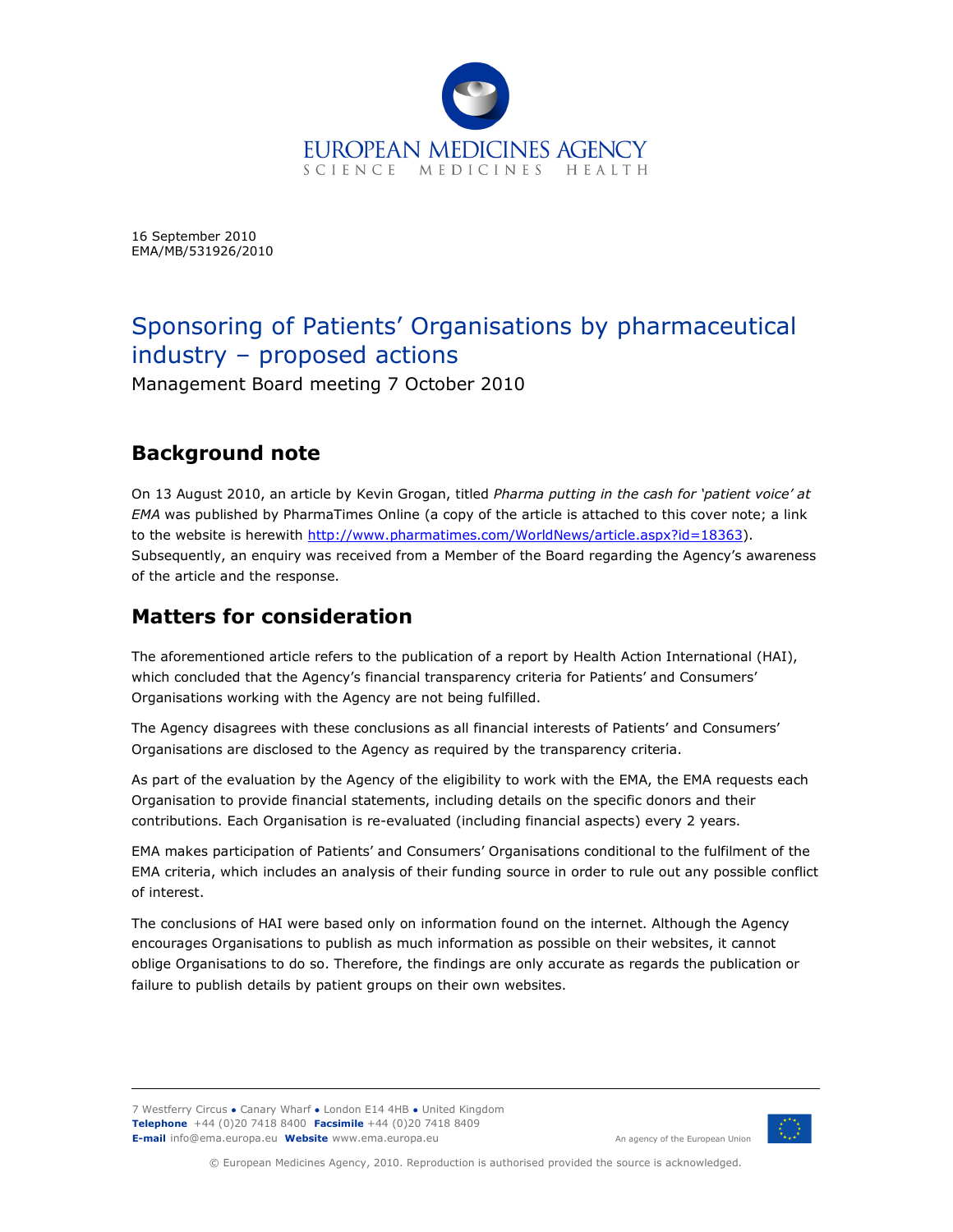In view of the above and in order to increase transparency of the process the EMA operates to involve Patients' and Consumers' Organisations, the following actions are proposed:

- Prepare and publish by 4Q 2010 an Standard Operation Procedure (SOP) describing the procedure that EMA has in place to evaluate and further monitor that all Organisations fulfil the EMA criteria (including the processing of financial information).
- Revise EMA criteria, in particular the section on transparency, in order to make clearer which are the EMA requirements in terms of funding source and in terms of activities (both for the information the Agency evaluates before involving them and for the information the Agency expects the Organisations to make public).

The Agency will further discuss this issue in the context of the Patients' and Consumers' Organisations Working Party (PCWP) and will come with revised "criteria for involvement" as part of the Framework of Interaction between the Agency and Patients' and Consumers' Organisations (currently being revised).

For ease of reference the current Agency's criteria that Patients' and/or Consumers' Organisations should fulfil in order to be involved in the Agency's activities, as adopted by the Board during their September 2005 meeting, are also attached.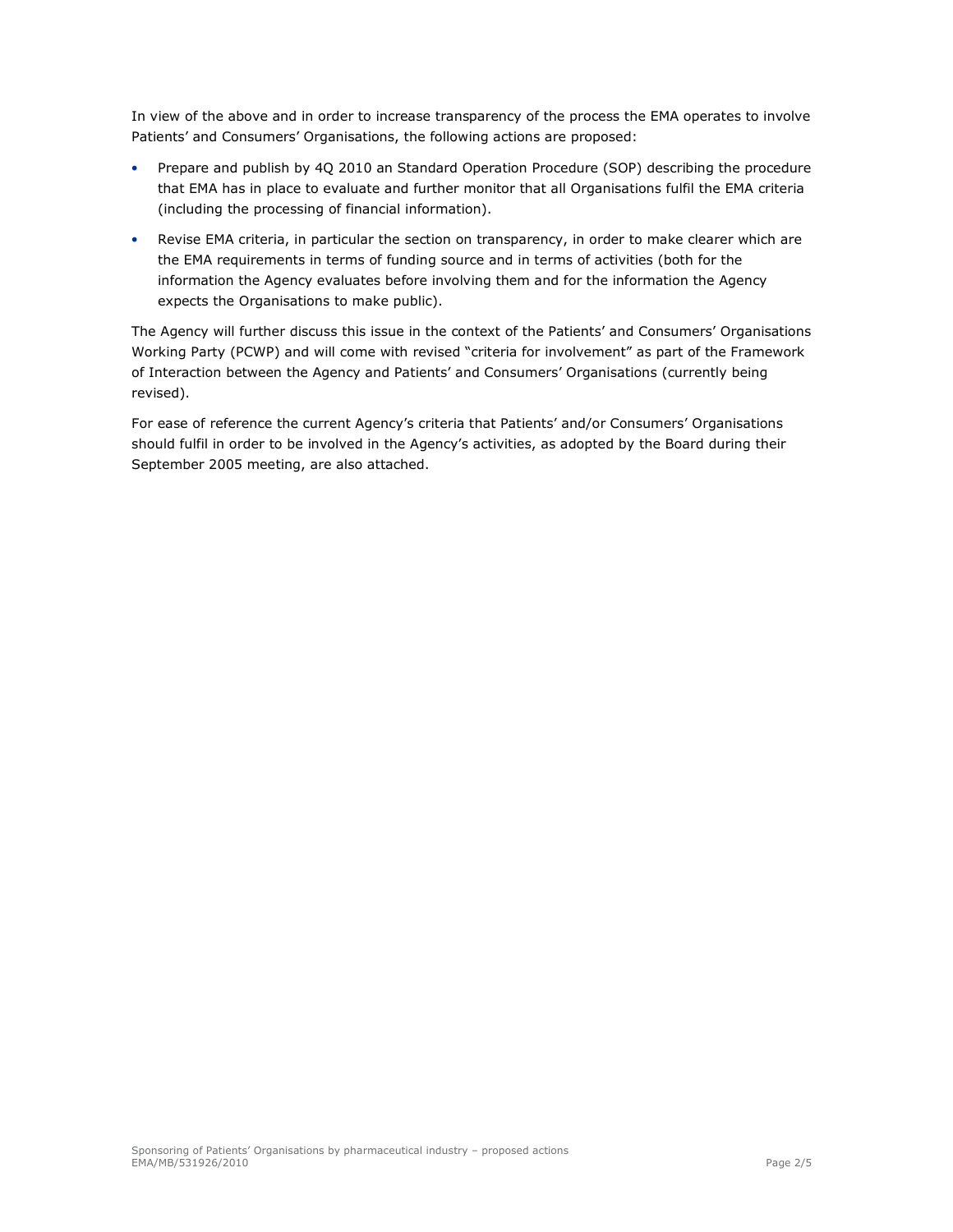#### **Pharma putting in the cash for 'patient voice' at EMA**

WORLD NEWS | AUGUST 13, 2010 KEVIN GROGAN

Eyebrows are sure to be raised following the publication of a report which shows that two-thirds of the patient and consumer organisations working with the European Medicines Agency received "partial or significant funding from pharmaceutical manufacturers and/or industry associations".

A research article from the independent Netherlands-based Health Action International Europe notes that patient and consumer organisations are "increasingly involved as stakeholders and experts in the management and scientific committees at the EMA". They are all asked to disclose their sources of income and the corresponding financial contributions relative to their operating budget.

HAI Europe says that "complete disclosure is important because it provides a qualitative and quantitative evidence base from which to assess potential conflicts of interest". Any "competing interest could influence the decisionmaking process around medicines regulation and as a result, have an impact on public health".

Given this scenario, HAI Europe surveyed levels of "corporate sponsorship" between 2006 and 2008 among the 23 patient and consumer organisations eligible to work with the EMA. It found that 15 organisations received between 0.2%-99% of their annual income from corporate sources, whilst seven were funded entirely from alternative sources. No financial data could be retrieved for one of the 23.

The report goes on to note that the average corporate contribution per sponsored organisation "continued to rise over the period studied at a rate greater than inflation". The average donation rose from 185,500 euros in 2006, to 282,090 euros in 2007, and to 321,230 euros in 2008 - 47%, 51% and 57% of the average annual revenue of an organisation, respectively.

Worryingly, fewer than half of the 23 organisations met the EMA's financial reporting guidelines, HAI Europe found. Nine of them specified donors by name with their corresponding contribution, but did not express the donation as a percentage of total income.

#### **EMA fails to enforce transparency guidelines**

The report says that "the EMA appears to have failed in the monitoring and enforcement of its guidelines on financial transparency". These were introduced in 2005, but by March 2010, 20 of the 23 eligible groups had not yet reported their 2006 income online. "Despite the lack of compliance, all organisations were invited to participate in the EMA annual meeting in December 2009".

HAI Europe believes that "there are insufficient public and non-corporate funding sources to support the valuable work of patient and consumer organisations, particularly at the regulatory level". Therefore, "this contributes to the prevalence of pharmaceutical industry sponsorship of the patient voice at the EMA".

The authors of the report acknowledge that its study "has already contributed to greater disclosure by the eligible groups, particularly as a result of requests to individual organisations for financial data in the EMA format". They add that in several cases, "organisations updated their websites and financial records immediately after receiving our request", which "facilitated the data collection and contributed greatly to this study".

However, HAI Europe insists that more needs to be done and has made a number of recommendations for the EMA. These include establishing a clear definition of "financial contributions" that includes honorariums, travel fees and other forms of sponsorship, ensuring that the information is publicly available, "potentially on the EMA website," and making participation in EMA activities "conditional on the fulfilment of all eligibility criteria, with particular regard to financial transparency".

For HAI Europe's full article, which details the amounts received by the 23 organisations, follow the link below.

http://www.haieurope.org/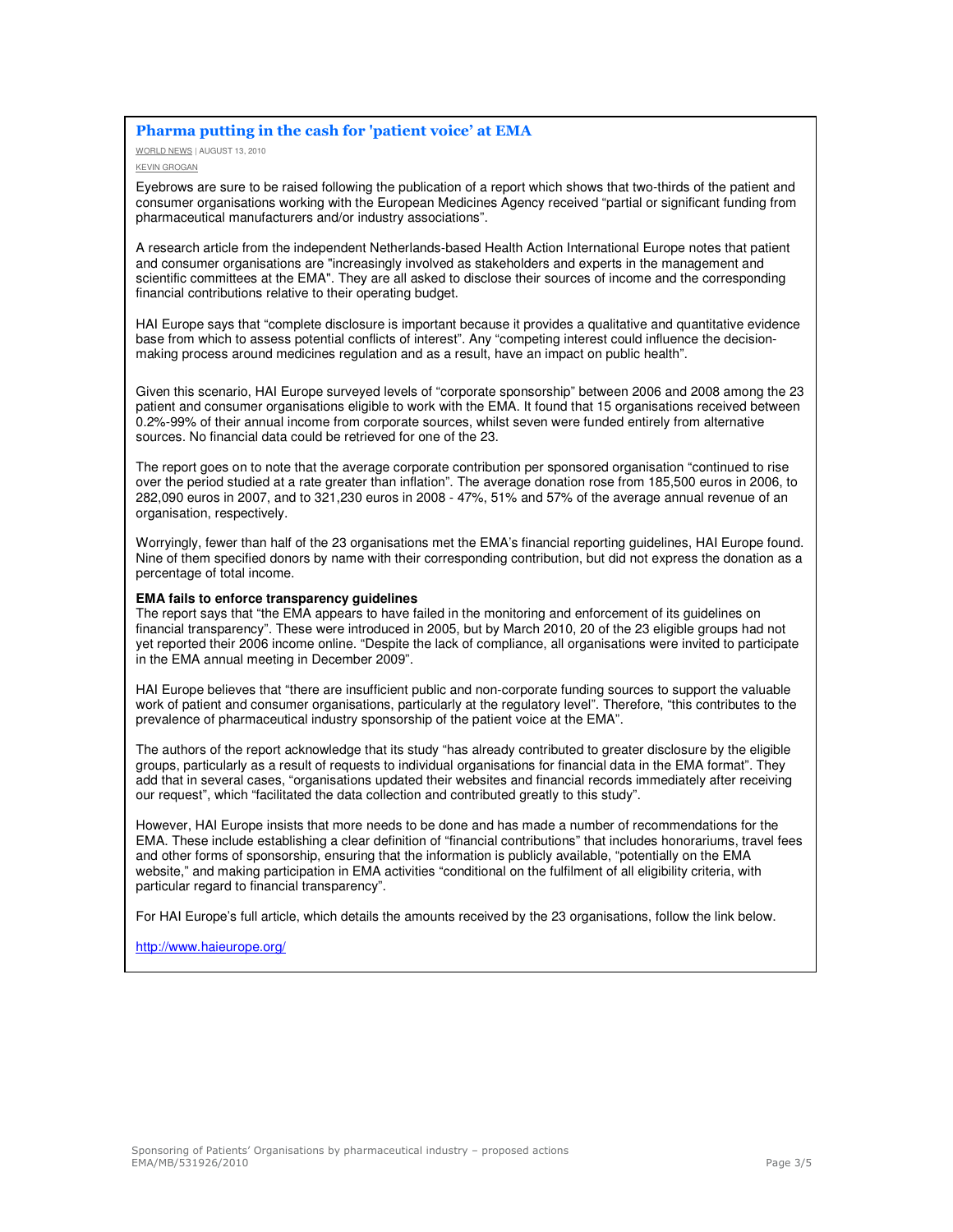

European Medicines Agency Evaluation of Medicines for Human Use

> London, 7 February 2005 Doc. Ref. EMEA/14610/04/Final Approved by MB 29 September 2005

## **Criteria to be fulfilled by Patients' and Consumers' Organisations involved in EMEA Activities**

## **I. Introduction**

This paper has been developed to define the criteria patients' and/or consumers' organisations should fulfil in order to be involved in EMEA activities, such as the COMP or the CHMP/EMEA working group with patients and consumers' organisations.

These criteria do not apply to the procedure for external consultation on documents, since such external consultation is open to all external parties.

## **II. Definition of Patients'/Consumers' Organisations**

Patients' organisations are defined as not-for profit organisations which are patient focused, and whereby patients and/or carers (the latter when patients are unable to represent themselves) represent a majority of members in governing bodies.

These could be:

- either general umbrella organisations (e.g. representing either European specific disease organisations and/or national umbrella organisations)
- or European disease specific organisations (i.e. representing national organisations or individual patients on acute and/or chronic diseases).

Consumers' Organisations are defined as not-for profit organisations which defend and promote the general interests of European consumers - citizens as purchasers or users of goods and services.

### **III. Criteria to be fulfilled**

The organisations should be established at European Union (EU) level, and should fulfil the following criteria:

- Legitimacy: the organisation should have statutes registered in one of the Member States of the EU. If it is an international organisation not registered in a EU Member State, additional information needs to be provided demonstrating EU focus and activities.
- Mission/Objectives: the organisation should have its mission/objectives clearly defined and should agree to have it/them published on the EMEA website.
- Activities: the organisation should have, as part of its activities, a specific interest in medicinal products which should be documented (e.g. through a report published on the organisation website).
- Representativity: the organisation should be representative of patients or consumers throughout the EU. Organisations already registered at Community level, e.g. in the EU Health Forum, the Council of

Public